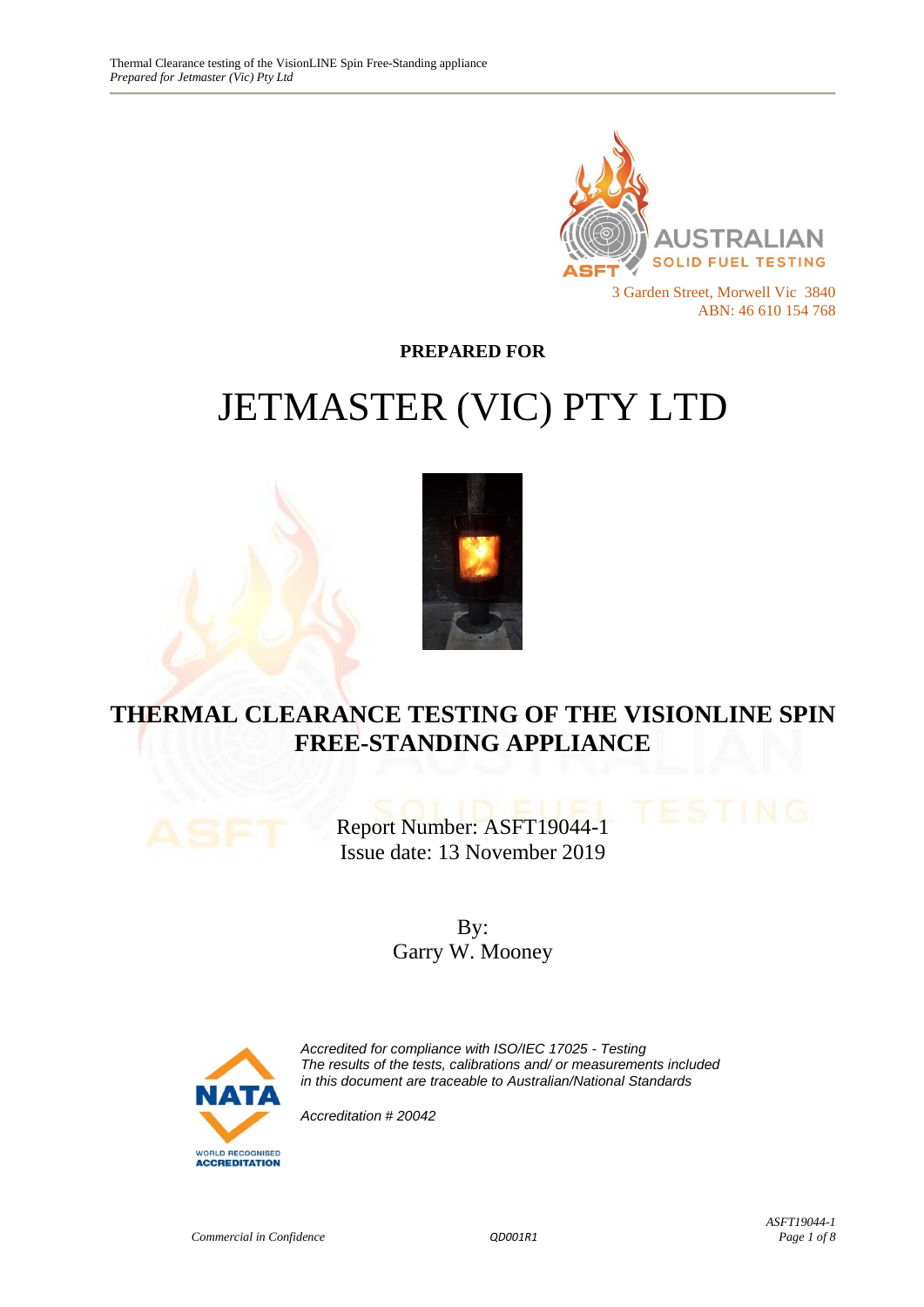#### **Report Distribution**

**Jetmaster (Vic) Pty Ltd** 444 Swan Road Richmond Vic 3121

Mr Ashley Stride

ASFT Report Archive



| <b>Revision</b> | Date       | <b>Comments</b>                                                             |
|-----------------|------------|-----------------------------------------------------------------------------|
|                 | 12/06/2019 | Preliminary report – awaiting payment and engineering drawings of appliance |
|                 | 13/11/2019 | Issue of NATA endorsed test report                                          |

#### **Disclaimer**

This Report is intended only for the use of the individual or entity named above (Intended Recipient). ASFT is not liable to the Intended Recipient in respect of any loss, damage, cost or expense suffered as a result of reliance on the information contained in this Report or any actions taken or not taken on the basis of this Report. In particular, results presented in this Report relate exclusively to the samples selected by the Intended Recipient and no responsibility is taken for the representativeness of these samples.

This report shall not be reproduced except in full, without written approval of ASFT.

QD-001R1 Copyright © 2019 ASFT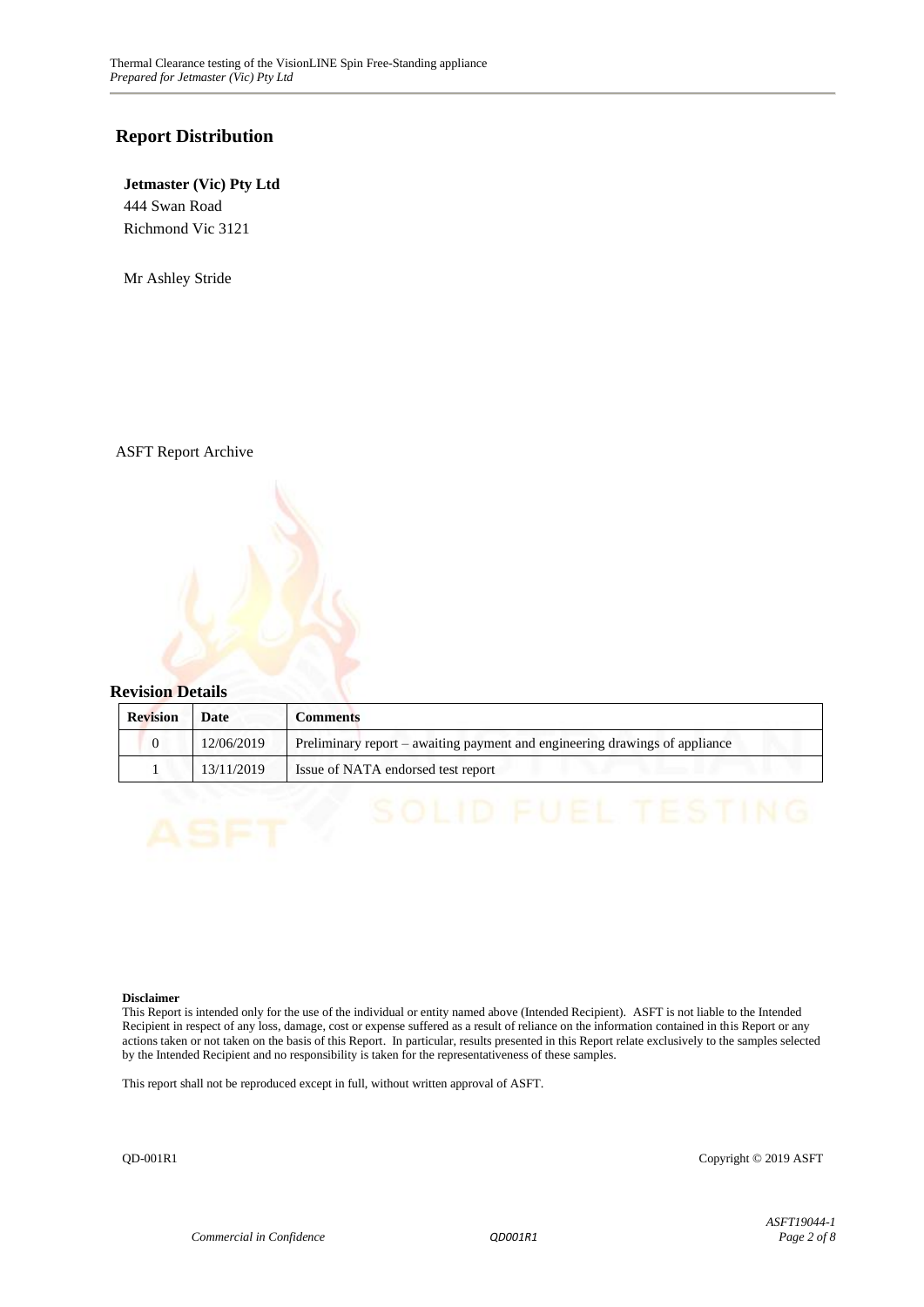#### **THERMAL CLEARANCE TESTING OF THE VISIONLINE SPIN FREE-STANDING APPLIANCE**

#### **Report**

The VisionLINE Spin Free-standing appliance installed with a Wildcat 6" triple flue kit with 8" decromesh casing was tested in two positions in a manner conforming to joint Australian/New Zealand Standard 2918:2018, Appendix B.

A minimum 725mm deep x 780mm wide x 6mm thick floor protector (compressed board) should be used under and in front of the appliance base when installing the appliance (see joint AS/NZS 2918:2018 3.3.2). The floor protector should extend 300mm in front of the appliance door and be placed centrally in the 780mm width. The Thermal resistivity of the floor protector is 0.08m².K/W for 6mm thick sheets.

The VisionLINE Spin Free-Standing solid fuel appliance installed with a Wildcat 6" triple flue kit with 8" decromesh casing conforms to the requirements of the joint AS/NZS 2918:2018 Standard, Appendix B.

The appliance and flue system were tested at the following clearances;



| <b>Signed</b> |                          | <b>Approved</b> |                                      |
|---------------|--------------------------|-----------------|--------------------------------------|
| <b>Name</b>   | Garry W. Mooney          | <b>Name</b>     | <b>Steve Marland</b>                 |
|               | <b>Technical Officer</b> |                 | Managing Director - Australian Solid |
| <b>Title</b>  |                          | <b>Title</b>    | <b>Fuel Testing</b>                  |
| Date          | 13/11/2019               | Date            | 13/11/2019                           |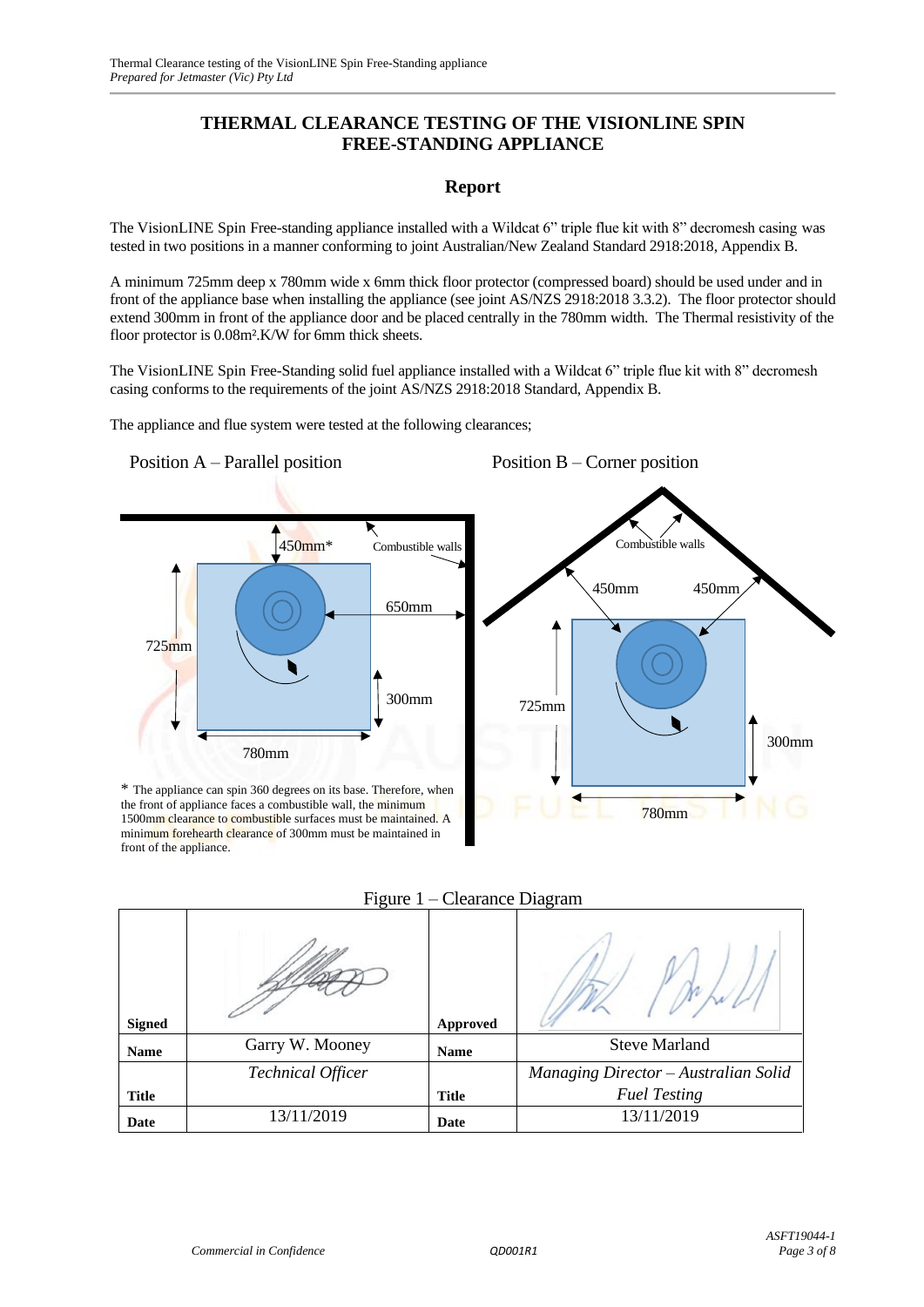# **1. INTRODUCTION**

Thermal Clearance testing of the VisionLINE Spin appliance and flue system took place on 5 & 6, June 2019 at the Australian Solid Fuel Testing Laboratory located at 3 Garden Street, Morwell, Victoria. The testing was performed by Mr G.W. Mooney and Mr S. Marland.

### **2. PROCEDURE**

Testing was conducted as per Appendix B of AS/NZS2918;2018, Hot sites were located with the aid of an infra-red thermometer. Thermocouple tips were stapled onto the test surfaces, with black tape over the first 100 mm to facilitate consistent and accurate recording of temperatures. Thermocouple positions are shown in the table below;

| <b>Thermocouple</b> | Position                             | <b>Thermocouple</b> | Position                                 |
|---------------------|--------------------------------------|---------------------|------------------------------------------|
| No.                 |                                      | No.                 |                                          |
| 1                   | Floor - 1300mm in front of centre    | 16                  | $Floor - 150$ mm RHS of centre           |
| 2                   | $Floor - 1200$ mm in front of centre | 17                  | $Floor - 300$ mm RHS of centre           |
| 3                   | Floor - 1050mm in front of centre    | 18                  | $Floor - 450$ mm RHS of centre           |
| 4                   | $Floor - 900$ mm in front of centre  | 19                  | Ceiling Ring – Inner front               |
| 5                   | $Floor - 750$ mm in front of centre  | 20                  | Ceiling $Ring - 25mm$ in front           |
| 6                   | $Floor - 600$ mm in front of centre  | 21                  | Ceiling $Ring - Inner side$              |
| 7                   | $Floor - 450$ mm in front of centre  | 22                  | Ceiling $Ring - 25mm$ to side            |
| 8                   | $Floor - 300$ mm in front of centre  | 23                  | Rear wall – 853mm from corner, 1485mm    |
|                     |                                      |                     | above the floor                          |
| 9                   | $Floor - 150$ mm in front of centre  | 24                  | Rear wall $-860$ mm from corner, 1322mm  |
|                     |                                      |                     | above the floor                          |
| 10                  | Floor – Centre of flue               | 25                  | Rear wall $-864$ mm from corner, 1223mm  |
|                     |                                      |                     | above the floor                          |
| 11                  | $Floor - 150$ mm behind centre       | 26                  | RHS wall, 722mm from corner, 983mm above |
|                     |                                      |                     | the floor                                |
| 12                  | $Floor - 300$ mm behind centre       | 27                  | RHS wall, 802mm from corner, 1150mm      |
|                     |                                      |                     | above the floor                          |
| 13                  | Floor – 450mm LHS of centre          | 28                  | RHS wall, 1077mm from corner, 921mm      |
|                     |                                      |                     | above the floor                          |
| 14                  | Floor – 300mm LHS of centre          | 29                  | Rear wall – 848mm from corner, 1154mm    |
|                     |                                      |                     | above the floor                          |
| 15                  | $Floor - 150$ mm LHS of centre       | 30                  | Ambient temperature                      |

Position A – Parallel Position

| <b>Thermocouple</b> | Position                               | <b>Thermocouple</b> | Position                               |
|---------------------|----------------------------------------|---------------------|----------------------------------------|
| No.                 |                                        | No.                 |                                        |
| 19                  | Ceiling Ring – Inner front             | 25                  | LHS wall $-508$ mm from corner, 1285mm |
|                     |                                        |                     | above the floor                        |
| 20                  | Ceiling $Ring - 25mm$ in front         | 26                  | RHS wall, 521mm from corner, 1142mm    |
|                     |                                        |                     | above the floor                        |
| 21                  | Ceiling $Ring - Inner side$            | 27                  | RHS wall, 678mm from corner, 1209mm    |
|                     |                                        |                     | above the floor                        |
| 22                  | Ceiling $Ring - 25mm$ to side          | 28                  | RHS wall, 867mm from corner, 1109mm    |
|                     |                                        |                     | above the floor                        |
| 23                  | LHS wall $-983$ mm from corner, 981mm  | 29                  | LHS wall, 848mm from corner, 1154mm    |
|                     | above the floor                        |                     | above the floor                        |
| 24                  | LHS wall $-430$ mm from corner, 1199mm | 30                  | Ambient temperature                    |
|                     | above the floor                        |                     |                                        |

#### TABLE 1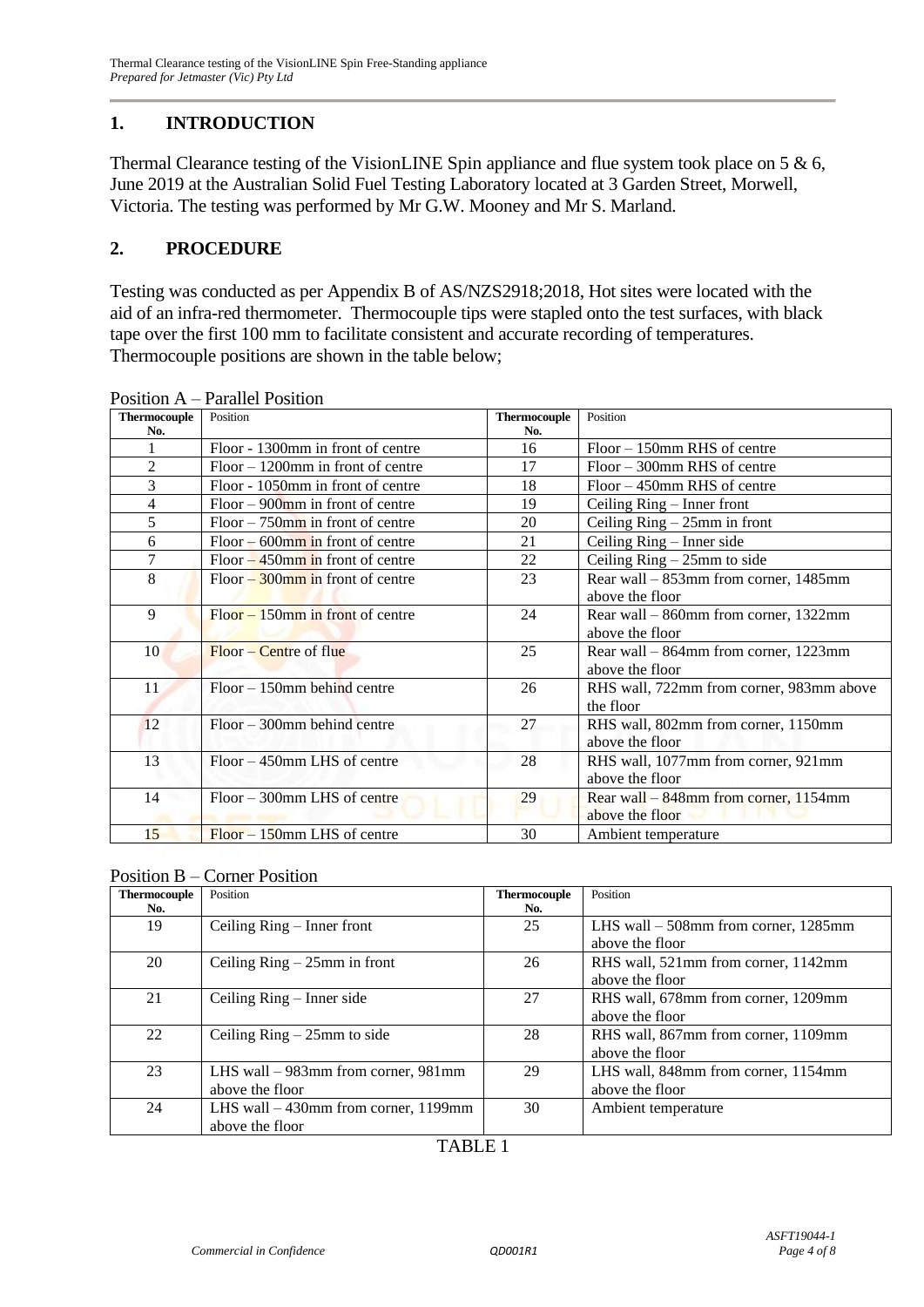### **3. TEST FUEL**

Testing was conducted with Pinus Radiata as the test fuel which had a moisture content of 10.8% moisture. Each firewood piece was 300mm x 100mm x 40mm.

#### **4. FLUE SYSTEM**

The flue system used during testing was a Wildcat 6" triple flue kit with 8" decromesh casing was supplied by Jetmaster (Vic) Pty Ltd. This flue system has not been tested to joint AS/NZS 2918:2018, Appendix F. The flue height was  $4.6 \pm 0.1$ m from the floor protector. Appendix 1 shows details of the flue system.

#### **5. RESULTS**

#### **5.1 High Fire Test**

The appliance was fired in accordance with Section B9.1 of AS/NZS2918;2018. The level of fuel was maintained between 50-75% of the full volume level of the fuel chamber during the High Fire test.

The average fuel load for initiating the High Fire tests was 5.7kg with an average refuelling rate of  $1.2\text{kg}/10$  minutes.

During High Fire testing it was found that the highest surface temperatures occurred when the primary air control of the appliance was fully open.

#### **5.2 Flash Fire Test**

Immediately after the High Fire test was completed, sufficient embers were removed to bring the fire bed to a level of 15-25% of the fuel chamber volume. The appliance was then fired in accordance with Section B9.2 of AS/NZS2918;2018.

The average fuel load for initiating the Flash Fire tests was 4.5kg.

The highest temperature rises were achieved by leaving the main door resting against the door catch with the primary air fully open.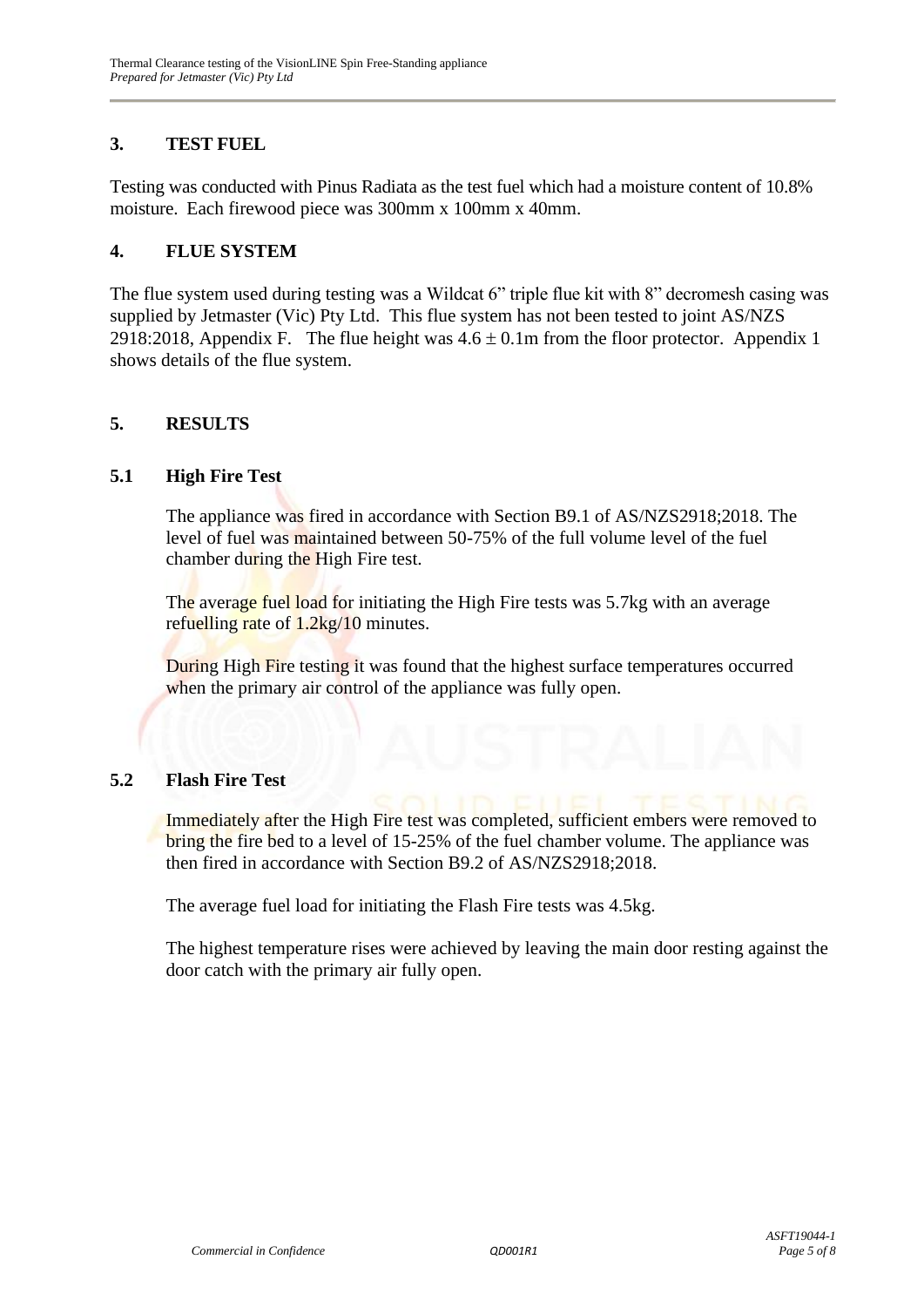#### **5.3 Ambient and Test Surface Temperatures**

The Tables below show the Ambient temperatures and test surfaces temperatures during testing of the appliance and flue combination;

| <b>Position</b> | <b>High Fire</b> | <b>Flash Fire</b> |
|-----------------|------------------|-------------------|
|                 | $10.1 - 25.3$    | $17.5 - 23.2$     |
|                 | $13.2 - 17.2$    | $16.8 - 24.4$     |

#### *Ambient Temperature RangeC*

#### *Maximum Surface Temperature Rise above Ambient - Position A*

| <b>Position</b>  | <b>Thermocouple</b><br><b>Number</b> | <b>High Fire</b><br>Test $(^{\circ}C)$ | <b>Thermocouple</b><br><b>Number</b> | <b>Flash Fire</b><br>Test $(^{\circ}C)$ |
|------------------|--------------------------------------|----------------------------------------|--------------------------------------|-----------------------------------------|
| Floor            |                                      | 47.4                                   |                                      | 44.5                                    |
| Ceiling          | 20                                   | 36.3                                   | 20                                   | 38.8                                    |
| <b>Rear Wall</b> | 29                                   | 61.7                                   | 29                                   | 63.6                                    |
| Side Wall        | 28                                   | 61.7                                   | 28                                   | 63.1                                    |

#### *Maximum Surface Temperature Rise above Ambient - Position B*

| <b>Position</b> | <b>Thermocouple</b><br><b>Number</b> | <b>High Fire</b><br>Test $(^{\circ}C)$ | <b>Thermocouple</b><br><b>Number</b> | <b>Flash Fire</b><br>Test $(^{\circ}C)$ |
|-----------------|--------------------------------------|----------------------------------------|--------------------------------------|-----------------------------------------|
| <b>Ceiling</b>  | 20                                   | 42.2                                   | 20                                   | 42.1                                    |
| <b>RHS Wall</b> | 26                                   | 63.0                                   | 28                                   | 67.9                                    |
| <b>LHS Wall</b> | 29                                   | 57.8                                   | 29                                   | 53.3                                    |

#### **5.4 Uncertainty of Measurement Statement**

- 5.5.1 The uncertainty of distance measurement for determining clearance distances was not greater than  $\pm$  3mm.
- 5.5.2 The uncertainty of temperature measurement during the entire test period was a maximum of  $\pm 2$ °C at a 95% confidence level.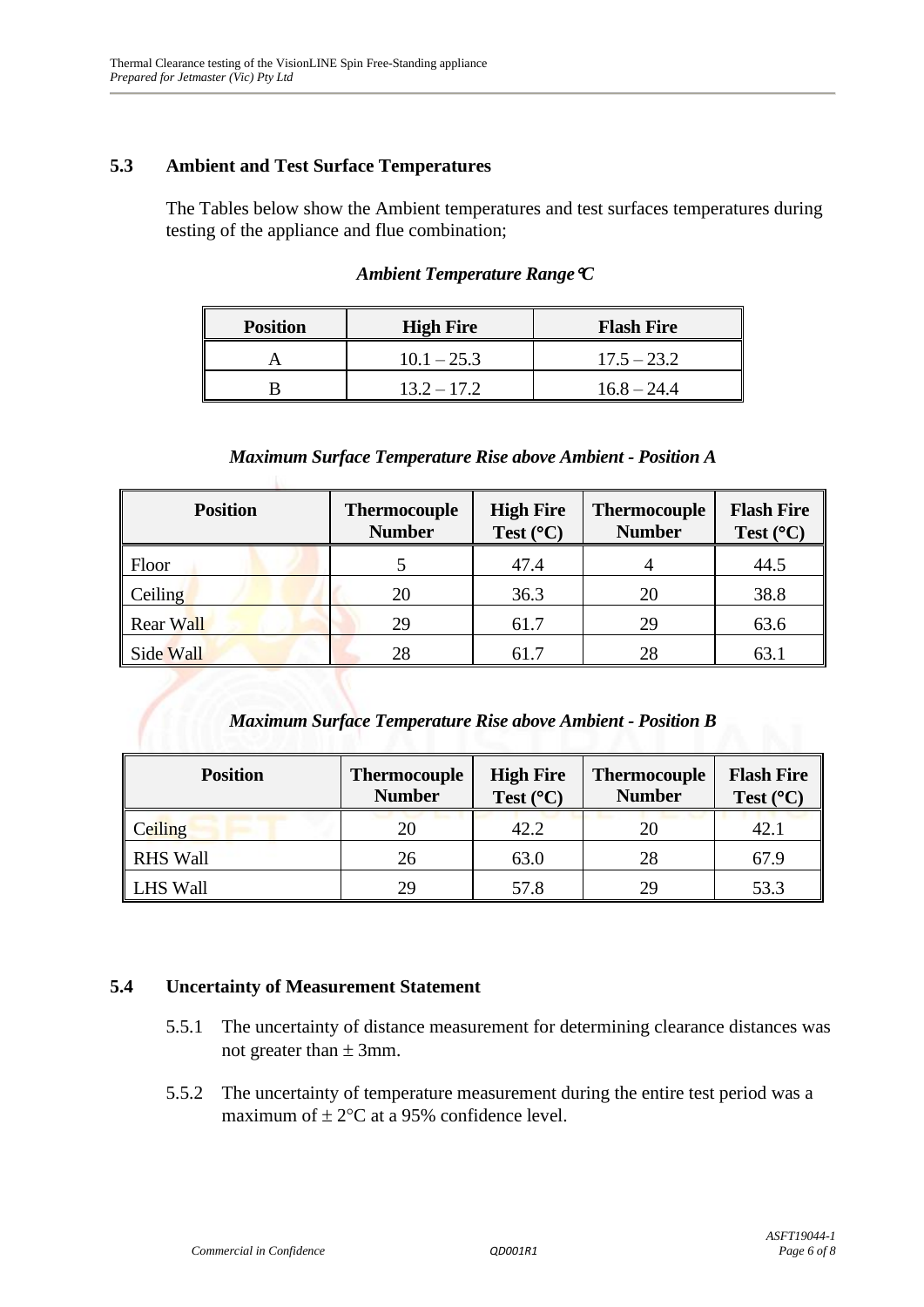### **6. APPLIANCE CONSTRUCTION DETAILS**

The test results reported directly relate to the appliance/flue system tested. The details of the appliance given in this section include features which may affect safety clearances. Any change in the design/construction of this appliance or flue may invalidate this report. Below are the constructions details of the appliance;

| Appliance Model Name: VisionLINE Spin<br>Serial No: BT004A00142B               |                         |                          |  |  |  |  |
|--------------------------------------------------------------------------------|-------------------------|--------------------------|--|--|--|--|
| Manufacturer: Jetmaster                                                        |                         |                          |  |  |  |  |
| Overall Height: 1195mm                                                         | Overall Depth: 425mm    | Overall Width: 580mm     |  |  |  |  |
| Top Plate Width: 580mm                                                         | Top Plate Depth: 425mm  | Top Plate Thickness: 8mm |  |  |  |  |
| Appliance base Height: 8mm                                                     | Depth: 425mm            | Width: 560mm             |  |  |  |  |
| Appliance pedestal Height: 375mm                                               | Depth: 185mm            | Width: 233mm             |  |  |  |  |
| Usable Firebox Height: mm                                                      | Width: mm               | Depth: mm                |  |  |  |  |
| Usable Firebox Volume: 43.50 Litres                                            |                         |                          |  |  |  |  |
| Firebox Material Type/Seam Fully Welded: Fully welded 3mm steel                |                         |                          |  |  |  |  |
| Firebrick Type: 25mm Ceramic                                                   |                         |                          |  |  |  |  |
| Main Door Opening Height: 388mm                                                |                         | Width: 380mm             |  |  |  |  |
| Door Height: 785mm                                                             | Width: 580mm            | Depth: 35mm              |  |  |  |  |
| Door glass Height: 765mm                                                       | Width: 575mm            |                          |  |  |  |  |
| Primary Air Location: Below grate                                              |                         |                          |  |  |  |  |
| Dimension of Primary Air:                                                      | 2 slots @ 12mm x 77.5mm |                          |  |  |  |  |
| Area of Primary (mm <sup>2</sup> ): 1860mm <sup>2</sup>                        |                         |                          |  |  |  |  |
| Secondary/Tertiary Air Location: 3 holes at Rear of firebox 160mm below baffle |                         |                          |  |  |  |  |
| Dimension of Secondary/Tertiary Air: $3 \times 8.5$ mm holes                   |                         |                          |  |  |  |  |
| Area of Secondary/Tertiary Air (mm <sup>2</sup> ): 170.26mm <sup>2</sup>       |                         |                          |  |  |  |  |
| Baffle Plate size: 380×200×25mm Ceramic                                        |                         |                          |  |  |  |  |
| Flue Dimensions: 152mm                                                         |                         |                          |  |  |  |  |
| <b>Spigot Dimensions:</b>                                                      | <b>OD:</b> 145mm        | ID: 135mm                |  |  |  |  |
| Spigot to Rear of Appliance: 137mm                                             |                         |                          |  |  |  |  |
| Rear Internal to External Heat Shield: 37mm                                    |                         |                          |  |  |  |  |
| Side Internal to External Heat Shield: 25-50mm                                 |                         |                          |  |  |  |  |
| Heat Shield Material Type: 3mm steel                                           |                         |                          |  |  |  |  |
| Water Heater Fitted: No                                                        |                         |                          |  |  |  |  |
| Fan Location/Speeds: No                                                        |                         |                          |  |  |  |  |
| Catalytic Combustor fitted: No                                                 |                         |                          |  |  |  |  |
| Grate: Yes                                                                     |                         |                          |  |  |  |  |
| NOTE: Accuracy of measurement is $\pm 5\%$ of the measured value               |                         |                          |  |  |  |  |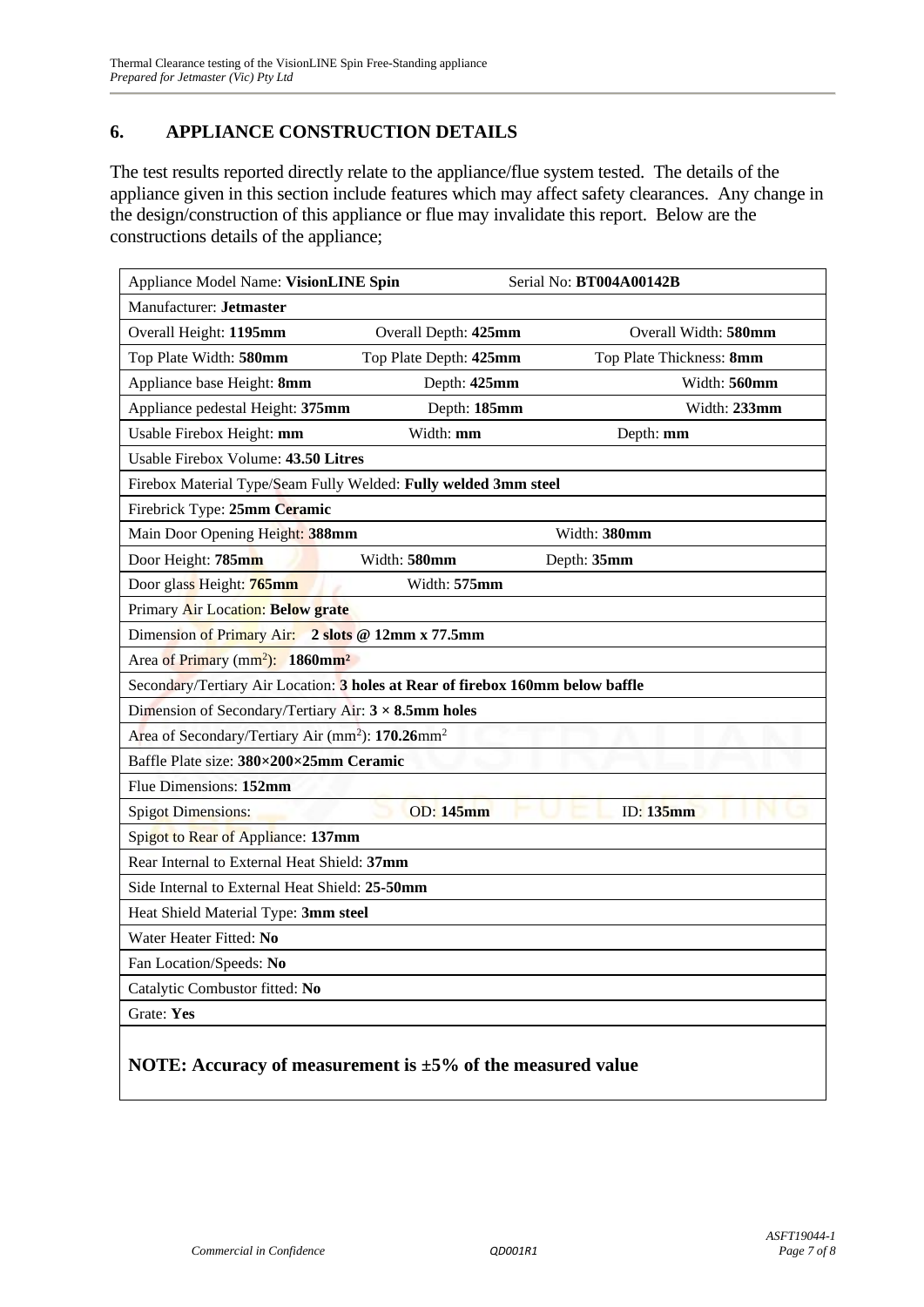# **7. CONCLUSION**

The VisionLINE Spin Free-standing appliance installed with a Wildcat 6" triple flue kit with 8" decromesh casing, conforms to the requirements of Australian/New Zealand Standard 2918:2018, with respect to floor, ceiling, side wall and rear wall surface temperatures, when tested in the test positions shown in Figure 1 of this report in accordance with Appendix B of AS/NZS2918;2018.